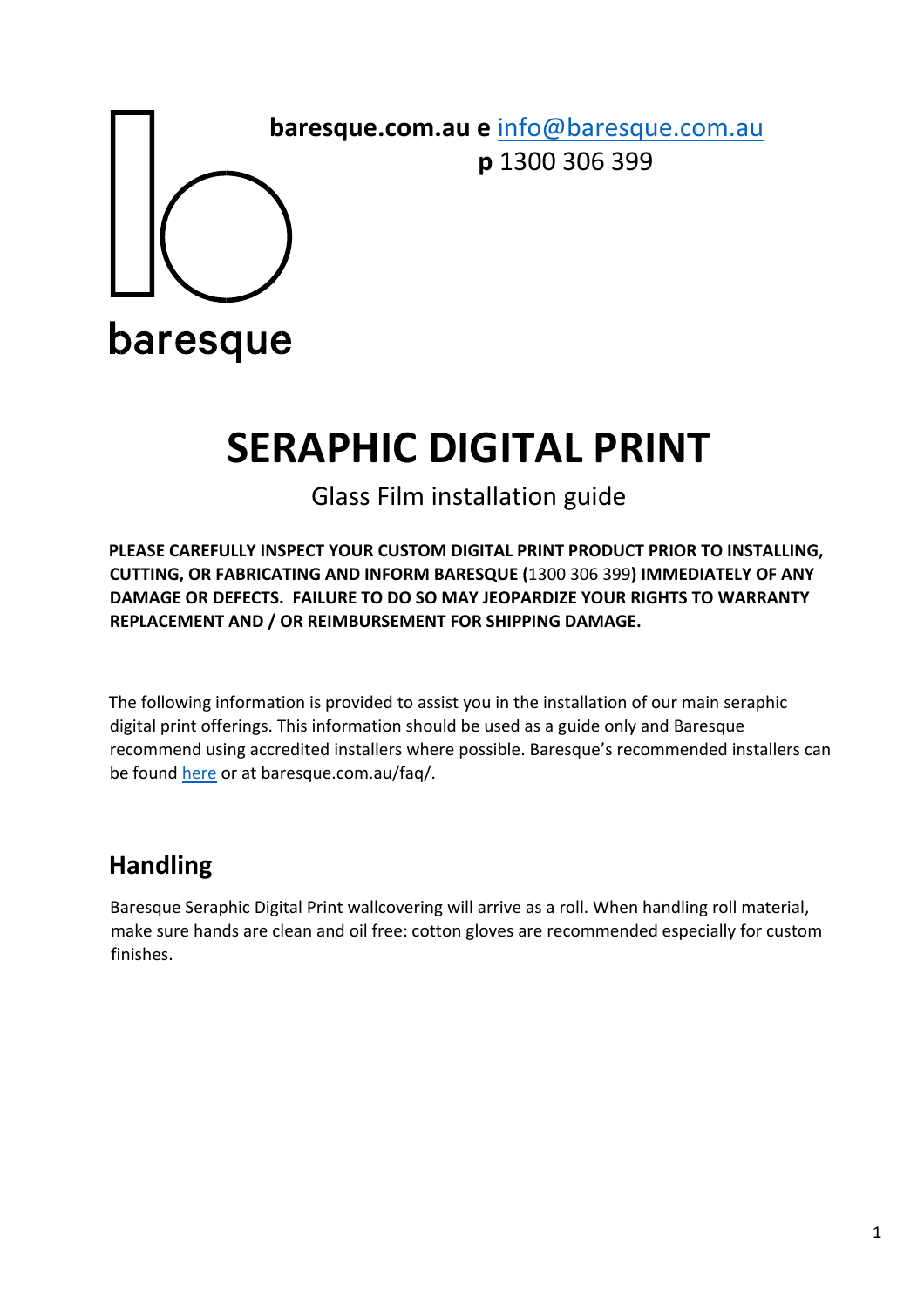

 **baresque.com.au e** info@baresque.com.au

# **SERAPHIC DIGITAL PRINT**

Glass Film installation guide (cont.)

### **Overview**

Follow these instructions if the label states "GLASS FILM" otherwise please see wallcoverings instructions. If you are unsure, please call customer service 1300 306 399.

Glass film drops may require to be cut to size. An unprinted border is supplied around drops ensure no damage during transport or while being unrolled. Before hanging, check that rolls are not damaged, and that print and order number matches. Please check the design direction with the signed shop drawing or the specifier and if in doubt, speak with our customer service team. It is the responsibility of the installer to ensure the wallpaper is correct and, during hanging, to check there are no visible faults.

#### **Surface:**

To ensure a perfect finish, surface/glass should be prepared correctly. Make sure surface is impeccably clean and dry. To get the best clean use an ammonia‐based window cleaner, such as Windex. Make sure you clean the window right to the edges of the glass. Do not hang over previous glass film/paint.

#### **Panel designs:**

Glass film will not be supplied with bleed and will need to be cut to size prior to installation to ensure no damage to glass. It is installers responsibility to check drops and design prior to install and should be checked against shop drawings provided at order stage.

#### **Install:**

Window film is a very thin material that requires handling with care. Creases and folding must be avoided, and application must be carried out in a draught and dust free area.

We would recommend a solution of dishwashing detergent and water to aid in installing the glass film. The mixture should be sprayed to both the glass liberally and to the adhesive side of the glass film. This mixture does not affect the adhesive backing but allows for some tolerance in layout and movement once laid onto glass. Lightly spray your hands to stop the film sticking to them.